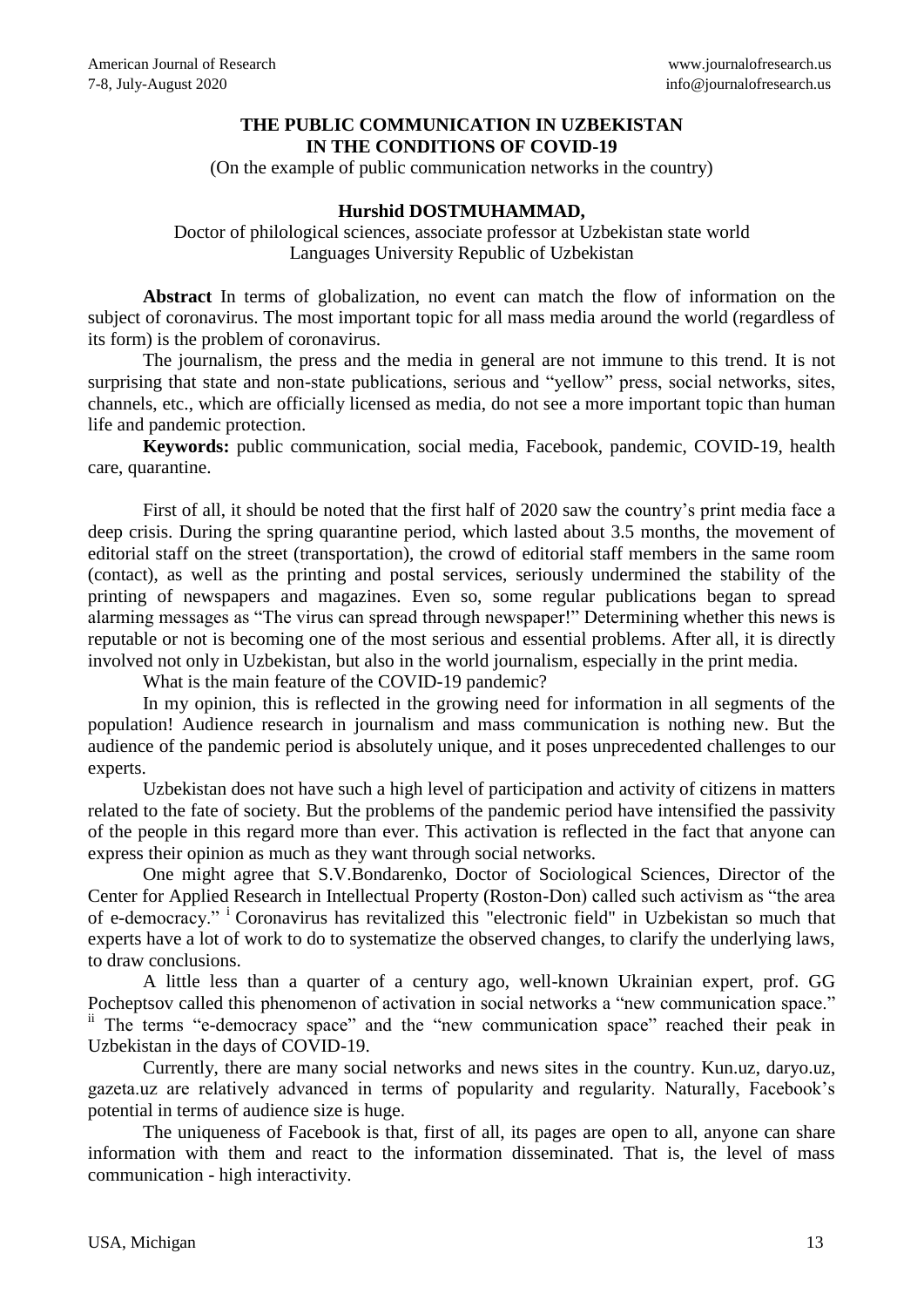The quarantine announced in Uzbekistan currently consists of two parts: spring quarantine and summer quarantine. From the point of view of mass communication, the situation of these two quarantine periods differs sharply from each other. The first patient with coronavirus in the country was identified on March 15, 2020. It was an emergency message. However, there were no signs of disease among the population, and even if there were, it was unknown to many. Therefore, information about the coronavirus, measures to prevent it, especially the form and conditions of quarantine, seemed more interesting to social network participants. In particular, there is a growing debate about the need for everyone to stay at home with their families, to spend time with their families. Information about life in quarantine zones and the conditions created there were regularly disseminated. There has been an increase in public speeches about wearing a mask, wearing protective gloves, maintaining social distance in public places, a ban on shaking hands, and the culture and discipline of following these requirements. This flow of information can be considered as a kind of revival in the sense of mass communication, but the mass communication, which began in the second - summer quarantine days, can be compared to a real explosion in the field of information.

On July 13, 2020, in connection with the announced summer quarantine, a real information storm began on social networks. Almost all segments of the population have "moved" to social networks. Informing, posting information, expressing attitudes, criticizing has become sharp for almost all strata of the population, as well as, from the simplest citizen to the mayor's office, ministry officials, from the corps of deputies to doctors. Subjective position, passion, excitement, voice, rumors became the leitmotif of this activity. In other words, the process of crowding in the field of mass communication has intensified. "In reality," - Pocheptsov writes, "the crowd communicates through rumors. It's difficult to apply serious logic here." iii

Theoretically, we do not deny such an interpretation, but it is also impossible to turn a blind eye to the emotions and passions inherent in a living soul, when the issue concerns the health of people, the preservation of their lives. Furthermore, we have a duty to accept such a style of communication as natural for emergencies and to study it as analytically as possible.

"Electronic field" reports can be classified as follows:

- reports that the complications of the disease are becoming more serious (such as daily illness, death);

- reports on non-compliance with quarantine conditions;

- reports about recovery from the disease.

It should be noted that in the conditions of spring quarantine there was a high level of respect for doctors, while in the case of summer quarantine such attitude was quite the opposite. That is:

- negligence of doctors;

- lack of conditions in hospitals;

- shortage of medicines;

- lack of initial recommendations for initial treatment.

In short, the main part of the dialogue, which was the dissatisfaction of the population with the situation, and even the fact that the situation is becoming dangerous, shocked the participants.

Here are a few examples:

Muhabbat Pardaeva, Facebook, Public Relations Group (Xalq bilan muloqot):

- The Ministry of Health has brought the system to the brink of collapse! It was claimed that 64-32 million soums were spent on patients with coronavirus, but it did not stop the spread of the virus. However, those who are treated at home with this disease are cured for only 200,000 soums. The difference between the prices is high. In the system, "free medical care" is only on paper. In my opinion, the ministry should be completely abolished without wasting the state budget, and the task should be given to the private sector, which should be obliged to maintain benefits for the poor. Only then will those who have studied for their father's money and are truly talented be selected, and the quality of staff will change!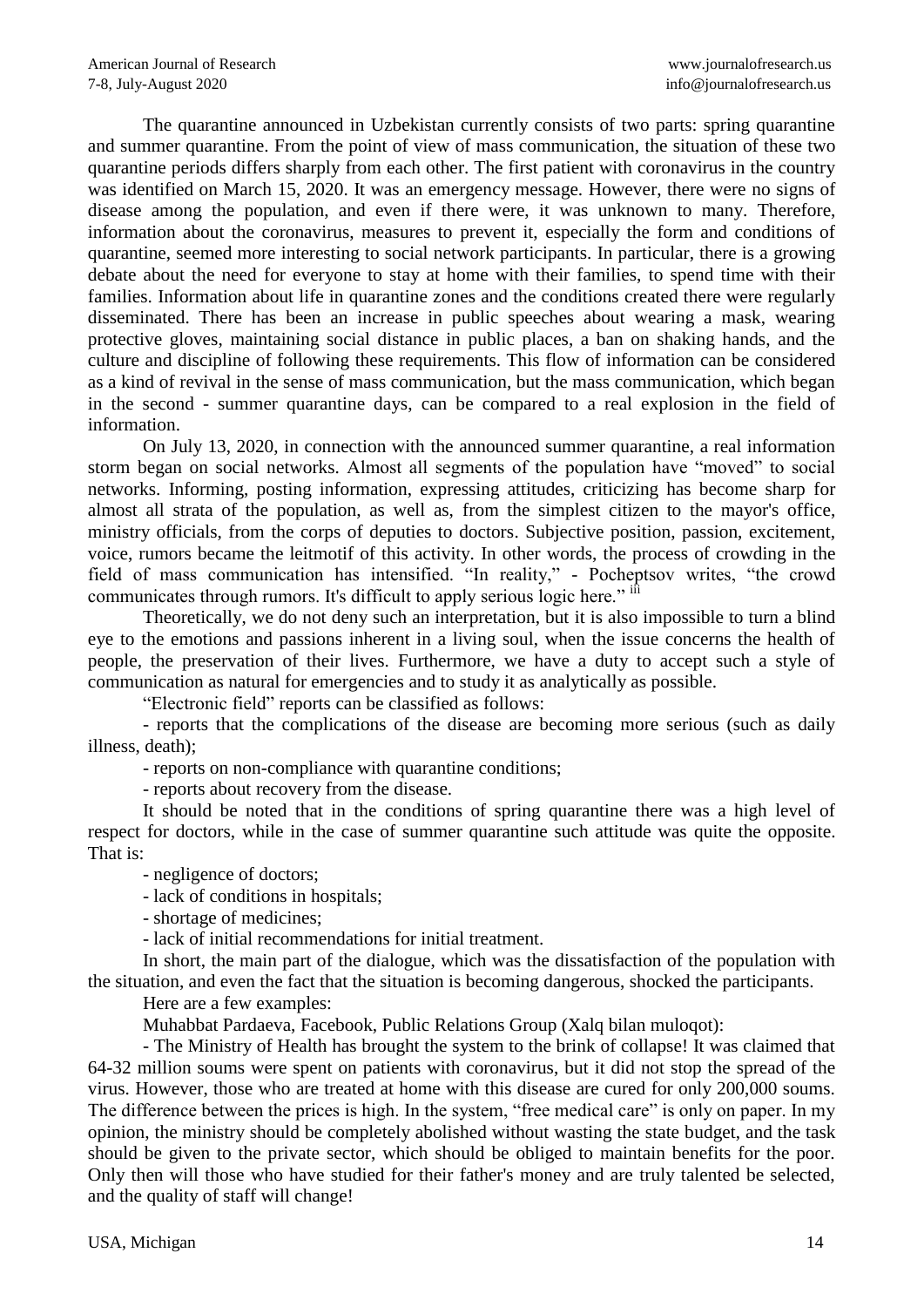Dilafruz Yunusova Zoirova, Facebook, Public Relations Group:

- Assalamu alaykum. I would like my letter to be placed in a group. Currently, my family is infected with COVID-19 and we are being treated in the Cardiology Department of the 1st hospital. But unfortunately we have 1 doctor and 1 nurse working in the department, who were responsible for the entire 5th floor flour. When I asked why there were 2 of them, the answer was that most of the nurses and doctors refused to come to work. The reason is that they were told if they got the disease, they themselves would be responsible for that. Everyone's life is important for himself. But they don't have enough time. Many are sick and some are dying. So I would ask for us to be given doctors, nurses and paramedics. Of course, if they want to. So understand me correctly. My opinion is to tear up such an explanatory letters and increase their salaries. Compensation should be paid if they get an infection. (Because it's not easy for them to wear their protective clothing in 40 C° either) Only then will the system start.

As mentioned above, any comments posted to Facebook will immediately become a public discussion. The report has so far been approved by 120 citizens, with 56 commenting. Here are some of them:

Lola Rakhimova: - Shodmonov has resigned.

Shokir Umedov: - Our President has seen and learned, al will answer for that.

Yamin Samatov: - Decisions and decrees are well-written on paper. But in practice we can see the opposite. Who controls and responds.

Abbos Panjiev: - Let the President see these things

Azamat Islamov: - Everything is corrupt

Feruza Mirjalilova: - Yesterday the mayor came, but did not enter, if he did, he would see. They come to well-prepared places and report to their bosses that everything is OK.

Nigankhodja Rustamov: - The government has been thinking for several years. How to calculate the consumer basket (average) And I have my own opinion. It is necessary to take as a basis the price that is indicated in the report as how much was spent in one day in quarantine. They feed there. For a person to live normally with all medical norms! What is your opinion?

Zuhra Ismailova: - They can't comprehend such things. Don't hold your breath.

Bahodir Abdullayev: - Unfortunately, the collapse of the medical system is obvious. So many people are not able to take the test.

From the site Kun.uz:

The author of the films "Sehrli qalpoqcha", "Sarviqomat dilbarim", the director Sarvar Karimov wrote on his Twitter page that his father had to be treated at home after contracting coronavirus, he could not call an ambulance for a week, and his father died on July 17. This death was not recorded in the statistics of the Ministry of Health - the patient was not diagnosed with coronavirus infection. He said he and his family had contracted Covid-19 and were being treated at home.

"My father died of a coronavirus today. But no diagnosis was made. We were treated at home for a week. When we called 103, they said that they couldn't come if the patient had a fever. I understand them too; there is no medicine, no means of protection.

Do not trust official statistics. Take care of yourself and your loved ones!

Do not trust the state. All the officials say is a lie. You can't call the hotline numbers. It will send you another number even if you drop it. We didn't call an ambulance for a week to our dad. Eventually it passed into his lungs and he died. He was 63 years old. He was healthy 10 days ago.

The point of writing this is to say you to not to rely on government support. Do not go outside; be especially careful of elderly people! (18.07.2020)

Until now, such distrust of the situation, the most important and sensitive system such as health care, as well as the state, has not appeared in the open media, including social networks. Some posts even include the appearance of blatant insults. GP Bakulev, a scientist who has studied the theory of active audiences in the context of mass communication, draws attention to the fact that in the process of interaction, participants benefit from more rest and relaxation. In the context of a